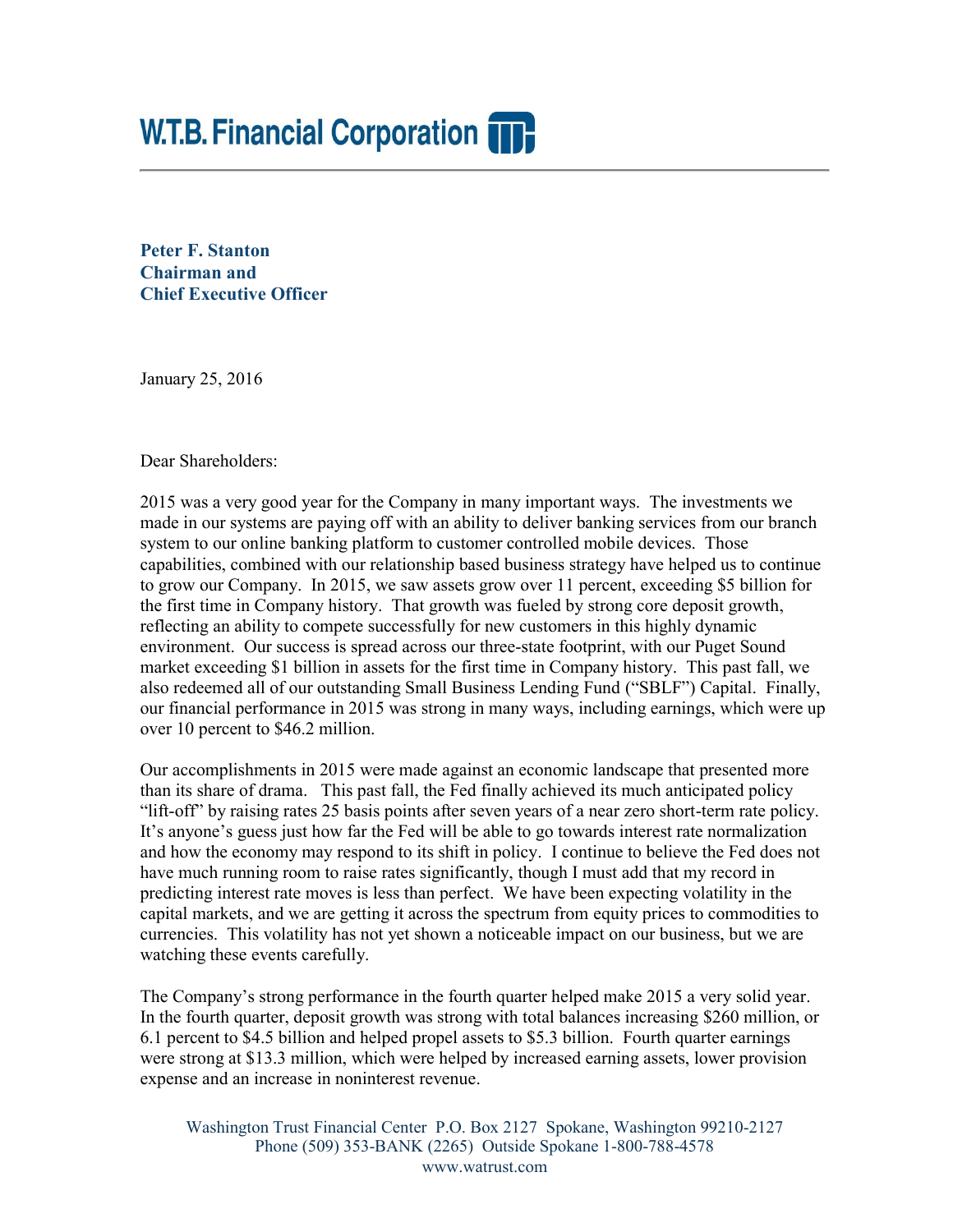January 25, 2016 Page 2

For the year 2015, assets grew \$533 million, or 11.2 percent to \$5.3 billion. That asset growth was largely a result of strong deposit growth, with deposits up \$458 million, or 11.2 percent for the year to \$4.5 billion. Loan growth was solid at \$206 million, or 6.1 percent to \$3.6 billion. With deposit inflows exceeding loan growth, cash and investments surged almost \$342 million to \$1.7 billion, reflecting significant liquidity resources for opportunities in the future.

Earnings and financial performance measures for the year were pretty strong across the board. Net income increased \$4.5 million, or 10.7 percent to \$46.4 million. Strong earning asset growth presents the challenge of investing those funds prudently and profitably. Our growing portfolio of investment securities has tended to put pressure on net interest margin, which declined 15 basis points to 3.42 percent, but growing earning assets also tends to drive growth in net interest revenue. For the year, net interest revenue increased almost \$8.0 million, or 5.1 percent to \$163.8 million, the highest level in Company history. On a per share basis, net income improved \$1.80, or 11.1 percent to \$18.01. Return on assets increased 2 basis points to 0.94 percent, while return on equity improved 98 basis points to 10.12 percent. Our financial performance also helped drive book value higher, with book value per share increasing \$15.86, or 9.6 percent to \$180.79.

Asset quality is solid with noncurrent loans and other real estate falling by a third to \$19 million, or just 0.36 percent of assets. Our asset quality is supported by a substantial loan loss allowance position totaling nearly \$85 million, or 2.39 percent of loans. Liquidity levels are ample and our capital position is substantial, despite fully redeeming SBLF Capital in September. At year end, the Company's tangible equity to assets level was 8.75 percent.

Our success is the result of many, many people who have devoted their professional lives to helping make the Bank a highly successful and highly regarded institution, employer and member of the many communities we serve. Late in 2015, Tom Perko passed away and it feels appropriate to honor him here, given all he contributed to the Bank. He was not only a colleague, but a close personal friend over the 50 years that he was affiliated with the Bank as an officer, President and director. I will miss his valuable counsel and the personal friendship we shared.

On behalf of our employees and customers, we appreciate your continued support for the Bank. If we can help you in anyway, please reach out to us. For additional pertinent information, please visit our Investor Relations webpage at watrust.com/about/investor-relations.

Warm Regards,

Peter F. Starton

Pete Stanton Chairman and CEO

**Enclosures** 

Washington Trust Financial Center P.O. Box 2127 Spokane, Washington 99210-2127 Phone (509) 353-BANK (2265) Outside Spokane 1-800-788-4578 www.watrust.com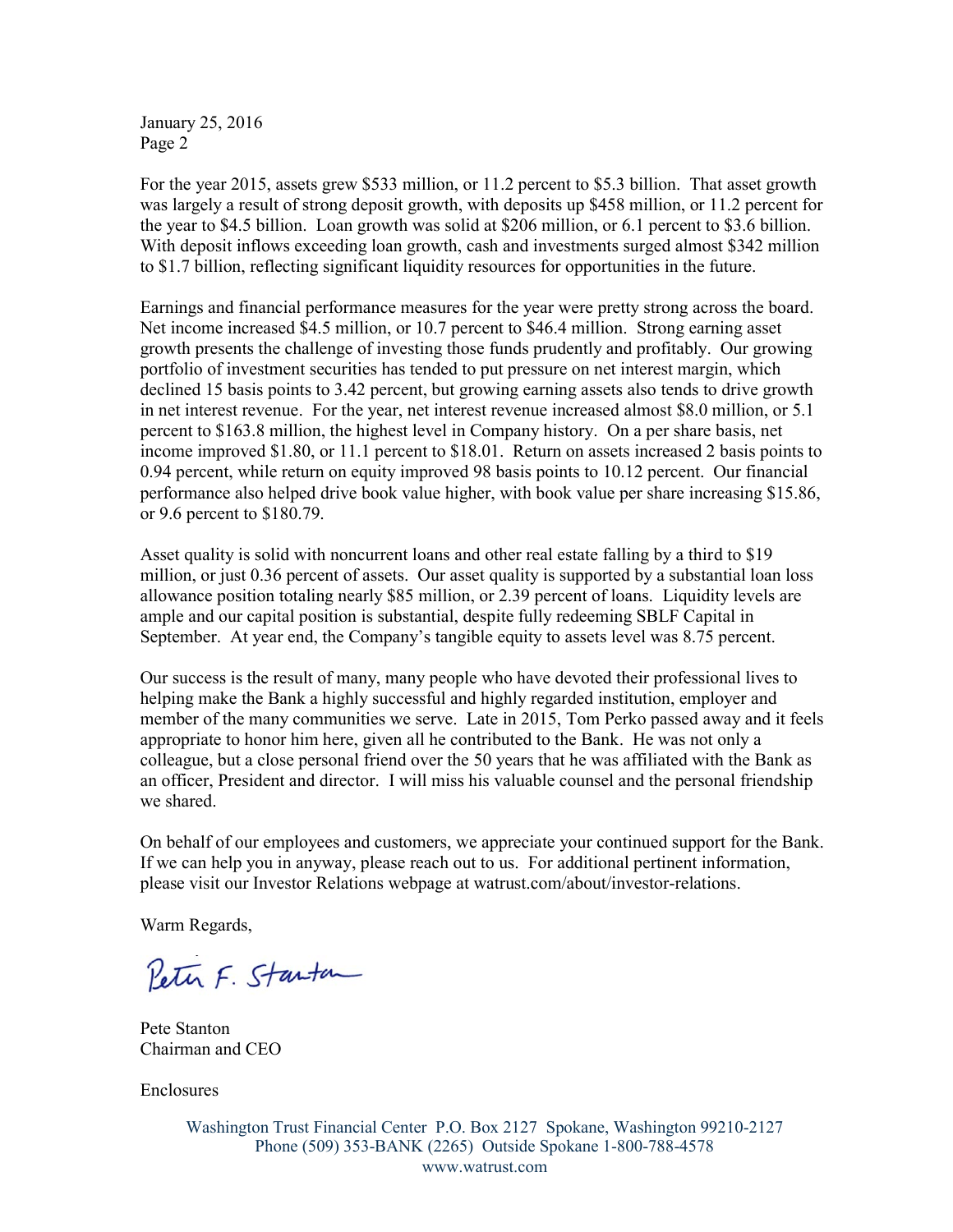Summary Financial Statements and Selected Financial **Highlights** 

(unaudited)







watrust.com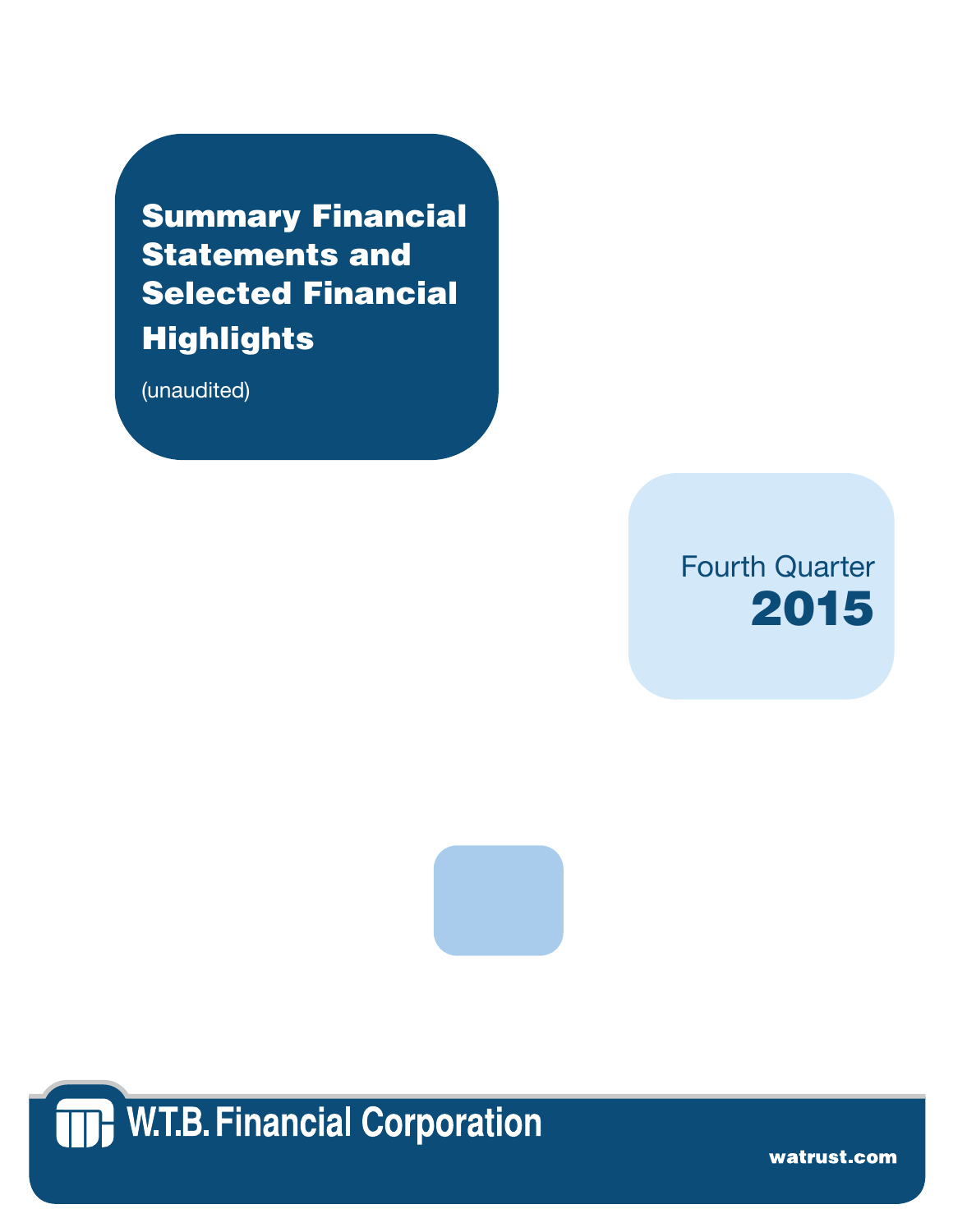## **W.T.B. Financial Corporation Condensed Consolidated Statements of Financial Condition (unaudited)**

|                                                              | December 31,<br>2015       | September 30,<br>2015 | December 31,<br>2014             |
|--------------------------------------------------------------|----------------------------|-----------------------|----------------------------------|
| <b>ASSETS</b>                                                |                            |                       |                                  |
| Cash and due from banks                                      | S<br>79,795,019            | \$<br>74,731,132      | \$<br>86,738,022                 |
| Interest-bearing deposits with banks                         | 438,603,226                | 369,891,659           | 344,438,344                      |
| Securities available for sale, at fair value                 | 679,877,946                | 519,276,697           | 476,870,956                      |
| Securities held to maturity, at amortized cost               | 482,414,445                | 471,470,331           | 430,462,030                      |
| Federal Home Loan Bank and Pacific Coast Bankers' Bancshares |                            |                       |                                  |
| stock, at cost                                               | 5,781,300                  | 5,781,300             | 13,500,900                       |
| Loans receivable                                             | 3,556,598,459              | 3,563,965,146         | 3,351,051,979                    |
| Allowance for loan losses                                    | (84,968,885)               | (84,760,450)          | (81, 209, 935)                   |
| Loans net of allowance for loan losses                       | 3,471,629,574              | 3,479,204,696         | 3,269,842,044                    |
| Premises and equipment, net                                  | 44,659,499                 | 44, 375, 287          | 45,833,178                       |
| Other real estate                                            | 355,500                    | 549,900               | 1,076,462                        |
| Accrued interest receivable                                  | 13,682,150                 | 12,136,610            | 12,982,577                       |
| Other assets                                                 | 88,473,701                 | 91,865,863            | 90,177,293                       |
| Total assets                                                 | 5,305,272,360              | 5,069,283,475<br>\$   | $\overline{4,771,921,806}$<br>\$ |
| <b>LIABILITIES</b>                                           |                            |                       |                                  |
| Deposits:                                                    |                            |                       |                                  |
| Noninterest-bearing                                          | \$1,825,070,343            | \$1,690,492,732       | \$1,518,055,367                  |
| Interest-bearing                                             | 2,715,477,707              | 2,589,943,475         | 2,564,461,682                    |
| Total deposits                                               | 4,540,548,050              | 4,280,436,207         | 4,082,517,049                    |
| Securites sold under agreements to repurchase                | 264,887,110                | 292,261,464           | 206,293,915                      |
| Accrued interest payable                                     | 526,585                    | 548,248               | 1,112,429                        |
| Other liabilities                                            | 34,903,602                 | 43,218,527            | 40,400,785                       |
| <b>Total liabilities</b>                                     | 4,840,865,347              | 4,616,464,446         | 4,330,324,178                    |
| <b>SHAREHOLDERS' EQUITY</b>                                  |                            |                       |                                  |
| Preferred stock                                              |                            |                       | 19,571,000                       |
| Common stock                                                 | 29,879,574                 | 29,334,365            | 28,333,078                       |
| Surplus                                                      | 32,665,000                 | 32,665,000            | 32,665,000                       |
| Undivided profits                                            | 427,792,790                | 416,175,401           | 409,979,660                      |
|                                                              | 490,337,364                | 478,174,766           | 490,548,738                      |
| Less treasury stock, at cost                                 |                            |                       | (21, 489, 467)                   |
|                                                              | 490,337,364                | 478,174,766           | 469,059,271                      |
| Accumulated other comprehensive loss                         | (25,930,351)               | (25, 355, 737)        | (27, 461, 643)                   |
| Total shareholders' equity                                   | 464,407,013                | 452,819,029           | 441,597,628                      |
| Total liabilities and shareholders' equity                   | $\overline{5,305,272,360}$ | \$5,069,283,475       | \$4,771,921,806                  |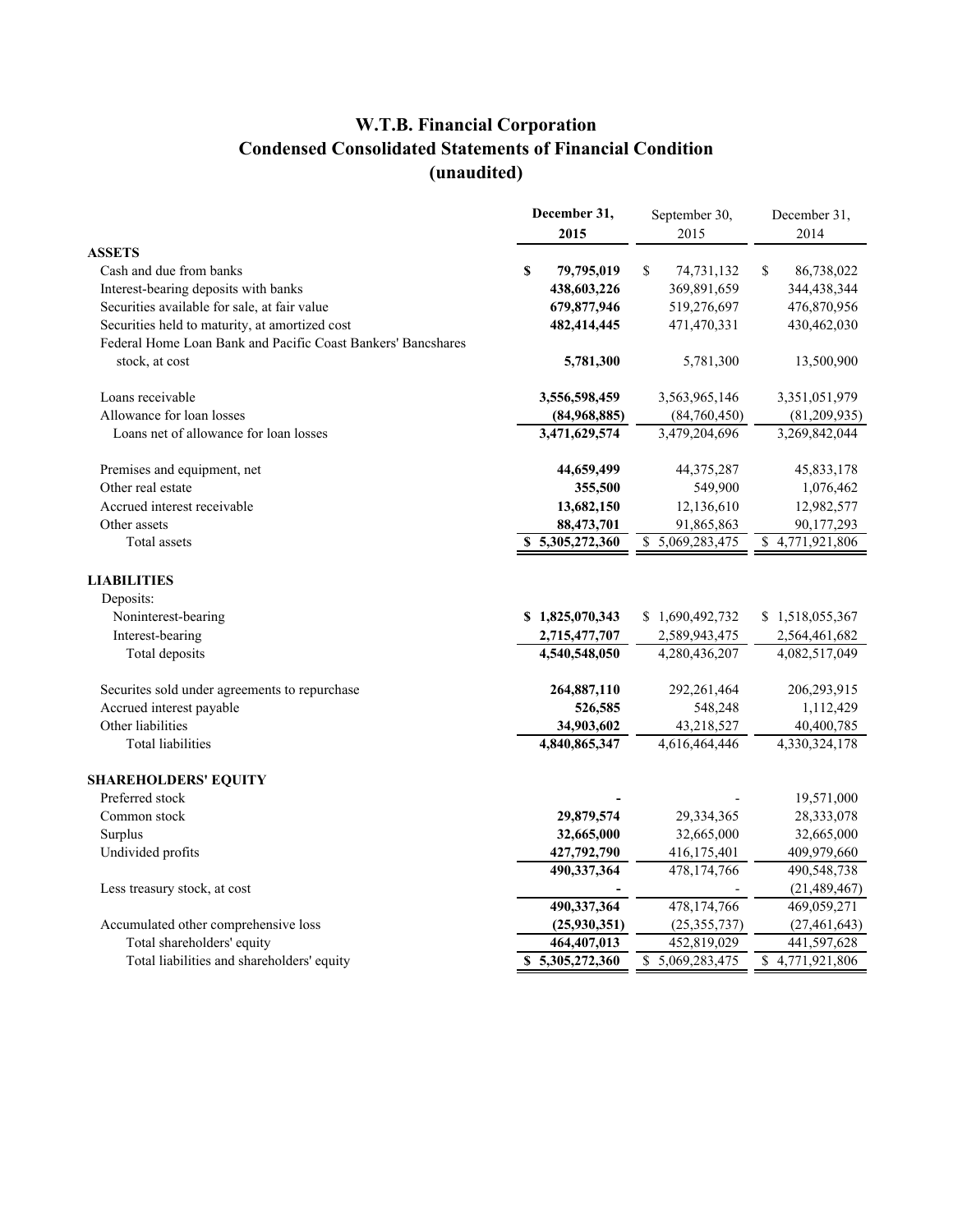### **W.T.B. Financial Corporation Condensed Consolidated Statements of Income (unaudited)**

|                                                                             | Three Months Ended |            |    |                                                                         |              |            |  |
|-----------------------------------------------------------------------------|--------------------|------------|----|-------------------------------------------------------------------------|--------------|------------|--|
|                                                                             | December 31,       |            |    | September 30,                                                           | December 31, |            |  |
|                                                                             |                    | 2015       |    | 2015                                                                    |              | 2014       |  |
| <b>INTEREST REVENUE</b>                                                     |                    |            |    |                                                                         |              |            |  |
| Loans, including fees                                                       | S                  | 38,499,523 | \$ | 38, 565, 375                                                            | S            | 38,004,843 |  |
| Deposits with banks                                                         |                    | 371,302    |    | 216,842                                                                 |              | 292,893    |  |
| Securities                                                                  |                    | 4,416,322  |    | 3,778,412                                                               |              | 3,299,158  |  |
| Other interest and dividend income                                          |                    | 8,217      |    | 3,265                                                                   |              | 4,520      |  |
| Total interest revenue                                                      |                    | 43,295,364 |    | 42,563,894                                                              |              | 41,601,414 |  |
| <b>INTEREST EXPENSE</b>                                                     |                    |            |    |                                                                         |              |            |  |
| Deposits                                                                    |                    | 933,641    |    | 948,647                                                                 |              | 1,302,383  |  |
| Funds purchased and other borrowings                                        |                    | 67,554     |    | 63,885                                                                  |              | 49,770     |  |
| Total interest expense                                                      |                    | 1,001,195  |    | $\overline{1,}012,532$                                                  |              | 1,352,153  |  |
| Net interest revenue                                                        |                    | 42,294,169 |    | 41,551,362                                                              |              | 40,249,261 |  |
| Provision for loan losses                                                   |                    | 4          |    | 1,000,011                                                               |              | 1,500,000  |  |
| Net interest revenue after provision for loan losses                        |                    | 42,294,165 |    | 40,551,351                                                              |              | 38,749,261 |  |
| <b>NONINTEREST REVENUE</b>                                                  |                    |            |    |                                                                         |              |            |  |
| Fiduciary income                                                            |                    | 3,396,764  |    | 3,450,078                                                               |              | 3,292,109  |  |
| Mortgage banking revenue, net                                               |                    | 1,408,917  |    | 1,718,220                                                               |              | 1,104,323  |  |
| Other fees on loans                                                         |                    | 286,002    |    | 200,112                                                                 |              | 179,478    |  |
| Service charges, commissions and fees                                       |                    | 5,738,534  |    | 5,725,121                                                               |              | 5,514,961  |  |
| Net gains on other real estate                                              |                    | 13,019     |    | 333,155                                                                 |              | 350,291    |  |
| Other income                                                                |                    | 3,066,849  |    | 370,918                                                                 |              | 682,004    |  |
| Total noninterest revenue                                                   |                    | 14,515,754 |    | 11,797,604                                                              |              | 11,126,367 |  |
| <b>NONINTEREST EXPENSE</b>                                                  |                    |            |    |                                                                         |              |            |  |
| Salaries and benefits                                                       |                    | 20,319,939 |    | 20,667,762                                                              |              | 19,617,461 |  |
| Occupancy, furniture and equipment expense                                  |                    | 3,745,690  |    | 3,279,678                                                               |              | 3,264,022  |  |
| Other expense                                                               |                    | 13,700,200 |    | 10,452,561                                                              |              | 11,370,412 |  |
| Total noninterest expense                                                   |                    | 37,765,829 |    | 34,400,001                                                              |              | 34,251,895 |  |
| Income before income taxes                                                  |                    | 19,044,090 |    | 17,948,954                                                              |              | 15,623,733 |  |
| Income taxes                                                                |                    | 5,697,762  |    | 6,264,798                                                               |              | 5,325,991  |  |
| <b>NET INCOME</b>                                                           |                    | 13,346,328 | \$ | 11,684,156                                                              | \$           | 10,297,742 |  |
|                                                                             |                    |            |    |                                                                         |              |            |  |
| <b>NET INCOME</b>                                                           | S                  | 13,346,328 | S  | 11,684,156                                                              | S            | 10,297,742 |  |
| Preferred stock dividends                                                   |                    |            |    | (43, 491)                                                               |              | (83, 648)  |  |
| NET INCOME AVAILABLE TO                                                     |                    |            |    |                                                                         |              |            |  |
| <b>COMMON SHAREHOLDERS</b>                                                  |                    |            |    | $\frac{\$}{13,346,328}$ $\frac{\$}{11,640,665}$ $\frac{\$}{10,214,094}$ |              |            |  |
| PER SHARE DATA                                                              |                    |            |    |                                                                         |              |            |  |
| Weighted average number of common stock shares outstanding                  |                    |            |    |                                                                         |              |            |  |
| Basic                                                                       |                    | 2,542,941  |    | 2,542,563                                                               |              | 2,533,637  |  |
| Diluted                                                                     |                    | 2,567,734  |    | 2,567,356                                                               |              | 2,558,091  |  |
| Earnings per common share (based on weighted average shares<br>outstanding) |                    |            |    |                                                                         |              |            |  |
| <b>Basic</b>                                                                | \$                 | 5.25       | \$ | 4.58                                                                    | \$           | 4.03       |  |
| Diluted                                                                     | \$                 | 5.20       | \$ | 4.53                                                                    | \$           | 3.99       |  |
|                                                                             |                    |            |    |                                                                         |              |            |  |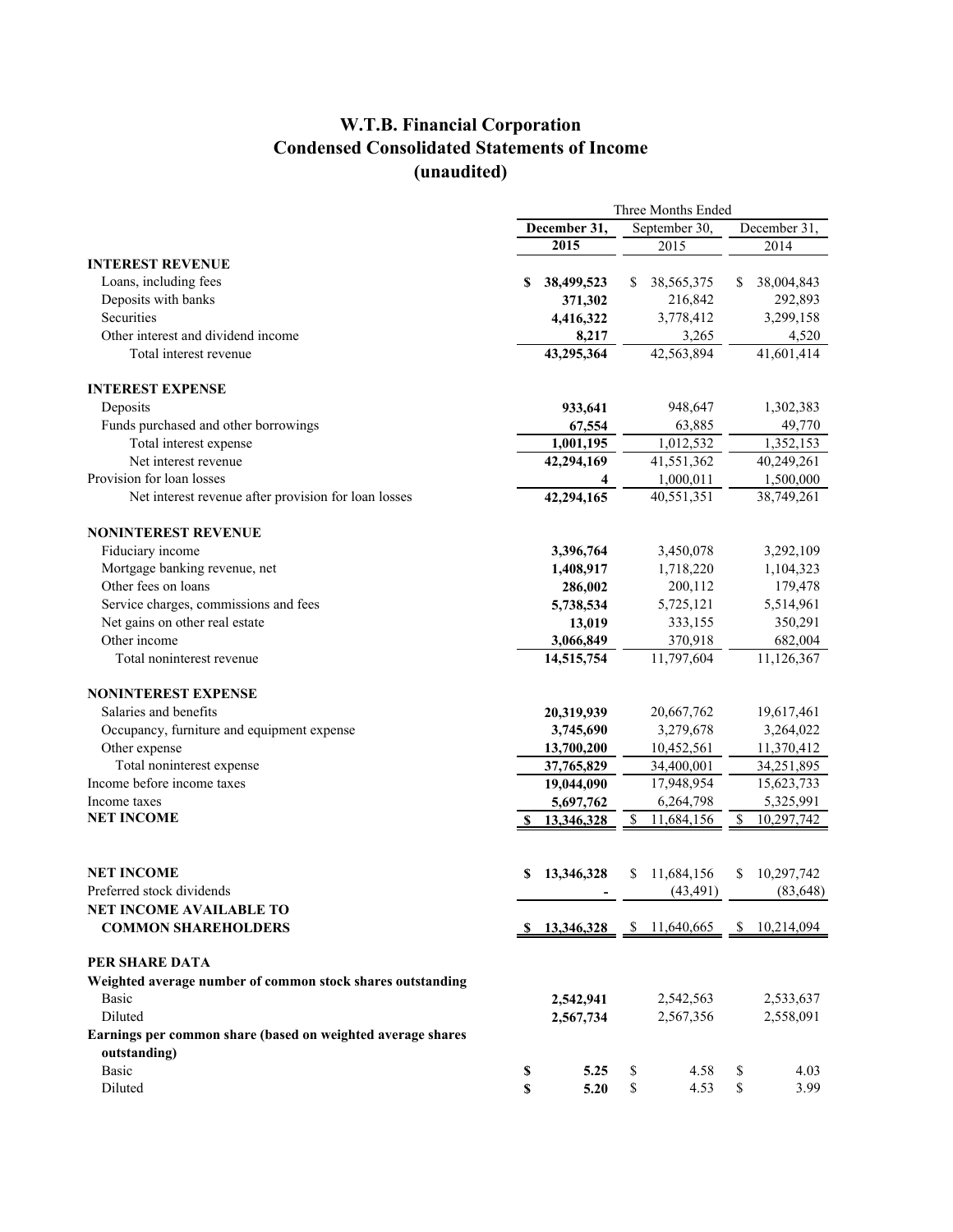## **W.T.B. Financial Corporation Condensed Consolidated Statements of Income (unaudited)**

|                                                                             | <b>Twelve Months Ended</b> |                             |    |               |  |  |
|-----------------------------------------------------------------------------|----------------------------|-----------------------------|----|---------------|--|--|
|                                                                             |                            | December 31,                |    | December 31.  |  |  |
|                                                                             |                            | 2015                        |    | 2014          |  |  |
| <b>INTEREST REVENUE</b>                                                     |                            |                             |    |               |  |  |
| Loans, including fees                                                       |                            | \$151,464,308               |    | \$147,675,052 |  |  |
| Deposits with banks                                                         |                            | 989,400                     |    | 770,513       |  |  |
| Securities                                                                  |                            | 15,752,583                  |    | 12,987,722    |  |  |
| Other interest and dividend income                                          |                            | 31,418                      |    | 29,171        |  |  |
| Total interest revenue                                                      |                            | 168,237,709                 |    | 161,462,458   |  |  |
| <b>INTEREST EXPENSE</b>                                                     |                            |                             |    |               |  |  |
| Deposits                                                                    |                            | 4,200,538                   |    | 5,428,737     |  |  |
| Funds purchased and other borrowings                                        |                            | 235,985                     |    | 198,896       |  |  |
| Total interest expense                                                      |                            | 4,436,523                   |    | 5,627,633     |  |  |
| Net interest revenue                                                        |                            | 163,801,186                 |    | 155,834,825   |  |  |
| Provision for loan losses                                                   |                            | 2,666,700                   |    | 6,000,000     |  |  |
| Net interest revenue after provision for loan losses                        |                            | 161,134,486                 |    | 149,834,825   |  |  |
| <b>NONINTEREST REVENUE</b>                                                  |                            |                             |    |               |  |  |
| Fiduciary income                                                            |                            | 13,864,892                  |    | 13,001,381    |  |  |
| Mortgage banking revenue, net                                               |                            | 5,751,736                   |    | 3,806,138     |  |  |
| Other fees on loans                                                         |                            | 1,221,989                   |    | 763,416       |  |  |
| Service charges, commissions and fees                                       |                            | 22,702,331                  |    | 22,177,389    |  |  |
| Securities gains, net                                                       |                            | 605,669                     |    | 77,126        |  |  |
| Net gains on other real estate                                              |                            | 742,204                     |    | 2,727,617     |  |  |
| Other income                                                                |                            | 3,968,336                   |    | 1,945,154     |  |  |
| Total noninterest revenue                                                   |                            | 48,857,157                  |    | 44,498,221    |  |  |
| <b>NONINTEREST EXPENSE</b>                                                  |                            |                             |    |               |  |  |
| Salaries and benefits                                                       |                            | 81,887,841                  |    | 75,392,323    |  |  |
| Occupancy, furniture and equipment expense                                  |                            | 13,741,148                  |    | 13,205,896    |  |  |
| Other expense                                                               |                            | 44,740,952                  |    | 41,944,006    |  |  |
| Total noninterest expense                                                   |                            | 140,369,941                 |    | 130,542,225   |  |  |
| Income before income taxes                                                  |                            | 69,621,702                  |    | 63,790,821    |  |  |
| Income taxes                                                                |                            | 23,261,988                  |    | 21,926,753    |  |  |
| <b>NET INCOME</b>                                                           | S                          | 46, 359, 714                | \$ | 41,864,068    |  |  |
|                                                                             |                            |                             |    |               |  |  |
| NET INCOME                                                                  | \$                         | 46,359,714                  | \$ | 41,864,068    |  |  |
| Preferred stock dividends                                                   |                            | (141, 346)                  |    | (417,932)     |  |  |
| <b>NET INCOME AVAILABLE TO</b>                                              |                            |                             |    |               |  |  |
| <b>COMMON SHAREHOLDERS</b>                                                  |                            | $$46,218,368$ $$41,446,136$ |    |               |  |  |
| PER SHARE DATA                                                              |                            |                             |    |               |  |  |
| Weighted average number of common stock shares outstanding                  |                            |                             |    |               |  |  |
| Basic                                                                       |                            | 2,541,339                   |    | 2,532,116     |  |  |
| Diluted                                                                     |                            | 2,566,077                   |    | 2,556,515     |  |  |
| Earnings per common share (based on weighted average shares<br>outstanding) |                            |                             |    |               |  |  |
| <b>Basic</b>                                                                | \$                         | 18.19                       | \$ | 16.37         |  |  |
| Diluted                                                                     | \$                         | 18.01                       | \$ | 16.21         |  |  |
|                                                                             |                            |                             |    |               |  |  |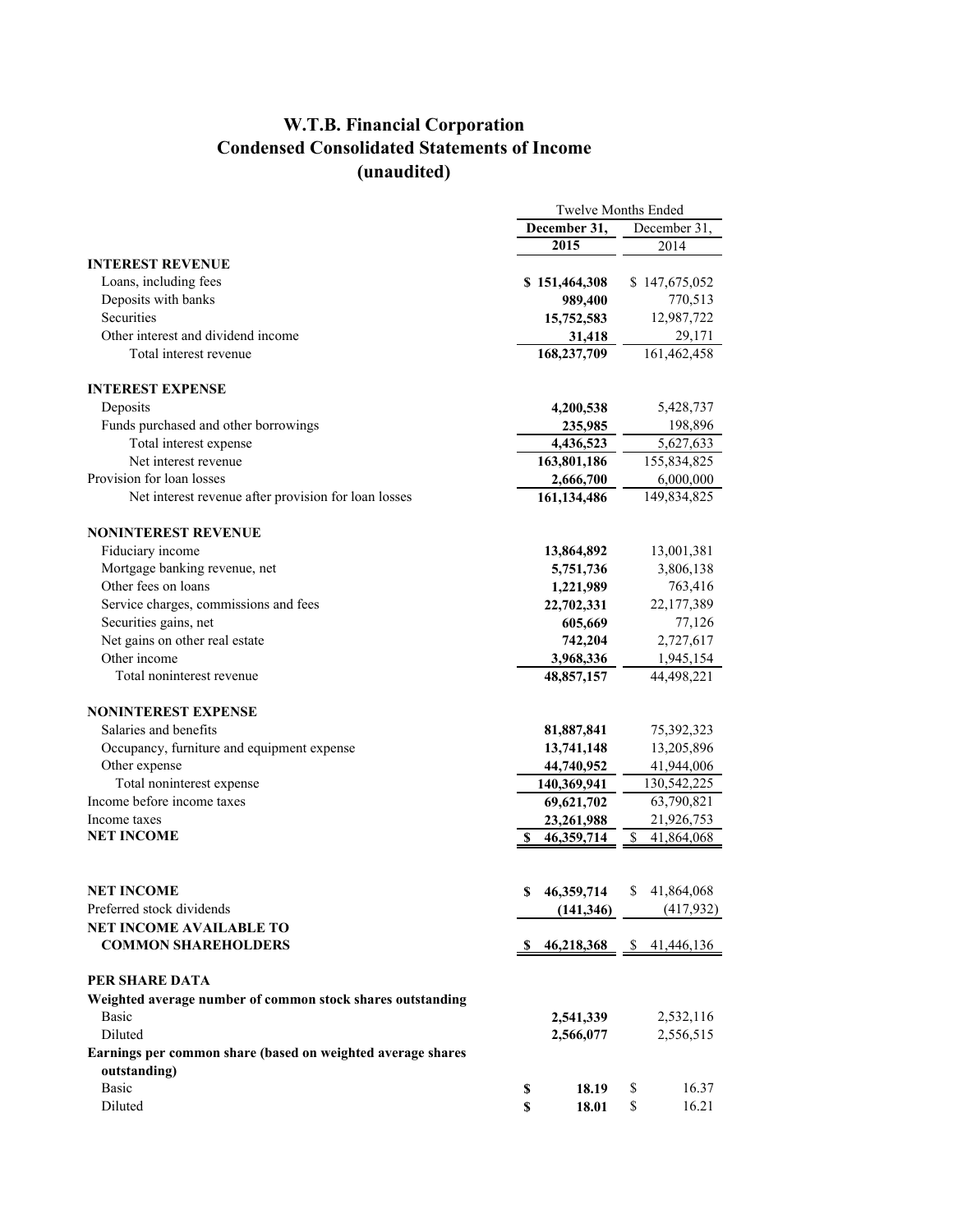#### **W.T.B. Financial Corporation Selected Financial Highlights (unaudited)**

|                                                     | (dollars in thousands) |           |               |           |          |           |           |           |    |              |
|-----------------------------------------------------|------------------------|-----------|---------------|-----------|----------|-----------|-----------|-----------|----|--------------|
| <b>Ouarters Ended</b>                               |                        |           |               |           |          |           |           |           |    |              |
|                                                     | December 31.           |           | September 30, |           | June 30, |           | March 31. |           |    | December 31. |
|                                                     |                        | 2015      |               | 2015      |          | 2015      |           | 2015      |    | 2014         |
| <b>SELECTED DATA</b>                                |                        |           |               |           |          |           |           |           |    |              |
| Interest-bearing deposits with banks                | S                      | 438,603   | \$            | 369,892   | \$       | 213,096   | \$        | 351,054   | \$ | 344,438      |
| Securities                                          |                        | 1,162,292 |               | 990,747   |          | 944,932   |           | 979,982   |    | 907,333      |
| Total loans                                         |                        | 3,556,598 |               | 3,563,965 |          | 3,534,320 |           | 3,377,588 |    | 3,351,052    |
| Allowance for loan losses                           |                        | 84,969    |               | 84,760    |          | 83,647    |           | 83,250    |    | 81,210       |
| Earning assets <sup>1</sup>                         |                        | 5,165,726 |               | 4,925,887 |          | 4,695,551 |           | 4,717,351 |    | 4,615,066    |
| Total assets                                        |                        | 5,305,272 |               | 5,069,283 |          | 4,841,934 |           | 4,853,476 |    | 4,771,922    |
| Deposits                                            |                        | 4,540,548 |               | 4,280,436 |          | 4,109,565 |           | 4,145,015 |    | 4,082,517    |
| Interest-bearing liabilities                        |                        | 2,980,365 |               | 2,882,205 |          | 2,785,625 |           | 2,799,084 |    | 2,770,756    |
| Preferred equity                                    |                        |           |               |           |          | 19,571    |           | 19,571    |    | 19,571       |
| Common equity                                       |                        | 464,407   |               | 452,819   |          | 441,383   |           | 432,311   |    | 422,027      |
| Total shareholders' equity                          |                        | 464,407   |               | 452,819   |          | 460,954   |           | 451,882   |    | 441,598      |
| Common equity to total assets                       |                        | 8.75%     |               | 8.93%     |          | 9.12%     |           | 8.91%     |    | 8.84%        |
| Total equity to total assets                        |                        | 8.75%     |               | 8.93%     |          | 9.52%     |           | 9.31%     |    | 9.25%        |
| Full-time equivalent employees                      |                        | 880       |               | 876       |          | 861       |           | 852       |    | 864          |
| <b>ASSET QUALITY RATIOS</b>                         |                        |           |               |           |          |           |           |           |    |              |
| Allowance for loan losses to total loans            |                        | 2.39%     |               | 2.38%     |          | 2.37%     |           | 2.46%     |    | 2.42%        |
| Allowance for loan losses to noncurrent loans       |                        | 454%      |               | 395%      |          | 339%      |           | 322%      |    | 285%         |
| Net charge-offs (recoveries) to total average loans |                        | $-0.01%$  |               | $0.00\%$  |          | 0.02%     |           | $-0.04%$  |    | 0.01%        |
| Noncurrent loans and ORE to assets                  |                        | 0.36%     |               | 0.43%     |          | 0.53%     |           | 0.56%     |    | 0.62%        |
| Noncurrent loans, ORE and TDRs to assets            |                        | 0.64%     |               | 0.73%     |          | 0.83%     |           | 0.90%     |    | 0.95%        |

(1) Includes only the amortized cost for securities. Includes non-accrual loans.

|                                                       | (dollars in thousands, except per share data) |              |               |        |              |          |            |            |
|-------------------------------------------------------|-----------------------------------------------|--------------|---------------|--------|--------------|----------|------------|------------|
|                                                       | <b>Ouarters Ended</b>                         |              |               |        |              | % Change |            |            |
|                                                       |                                               | December 31, | September 30, |        | December 31, |          | Sequential | Year over  |
|                                                       |                                               | 2015         |               | 2015   |              | 2014     | Ouarter    | Year       |
| <b>PERFORMANCE</b>                                    |                                               |              |               |        |              |          |            |            |
| Net interest revenue, fully tax-equivalent            | \$.                                           | 42,658       | \$            | 41,876 | $\mathbf S$  | 40,608   | 1.9%       | 5.0%       |
| Fully tax-equivalent adjustment                       |                                               | 364          |               | 325    |              | 359      | 12.0%      | 1.4%       |
| Net interest revenue                                  |                                               | 42,294       |               | 41,551 |              | 40,249   | 1.8%       | 5.1%       |
| Provision for loan losses                             |                                               |              |               | 1.000  |              | 1,500    | $-100.0\%$ | $-100.0\%$ |
| Net interest revenue after provision for loan losses  |                                               | 42,294       |               | 40,551 |              | 38,749   | 4.3%       | 9.1%       |
| Noninterest revenue                                   |                                               | 14,516       |               | 11,798 |              | 11,126   | 23.0%      | 30.5%      |
| Noninterest expense                                   |                                               | 37,766       |               | 34,400 |              | 34,251   | 9.8%       | 10.3%      |
| Income before income taxes                            |                                               | 19,044       |               | 17,949 |              | 15,624   | 6.1%       | 21.9%      |
| Income taxes                                          |                                               | 5,698        |               | 6,265  |              | 5,326    | $-9.1%$    | $7.0\%$    |
| Net income                                            |                                               | 13,346       |               | 11,684 |              | 10,298   | 14.2%      | 29.6%      |
| Preferred stock dividends                             |                                               |              |               | 43     |              | 84       | $-100.0\%$ | $-100.0\%$ |
| Net income available to common                        |                                               |              |               |        |              |          | $0.0\%$    | $0.0\%$    |
| shareholders                                          |                                               | 13,346       |               | 11,641 | S            | 10,214   | 14.6%      | 30.7%      |
| <b>PER COMMON SHARE</b>                               |                                               |              |               |        |              |          |            |            |
| Net income available to common shareholders (basic)   | S                                             | 5.25         | \$            | 4.58   | $\mathbf S$  | 4.03     | 14.6%      | 30.3%      |
| Net income available to common shareholders (diluted) |                                               | 5.20         |               | 4.53   |              | 3.99     | 14.8%      | 30.3%      |
| Common cash dividends                                 |                                               | 0.68         |               | 0.68   |              | 0.60     | $0.0\%$    | 13.3%      |
| Common shareholders' equity                           |                                               | 180.79       |               | 176.38 |              | 164.93   | 2.5%       | 9.6%       |